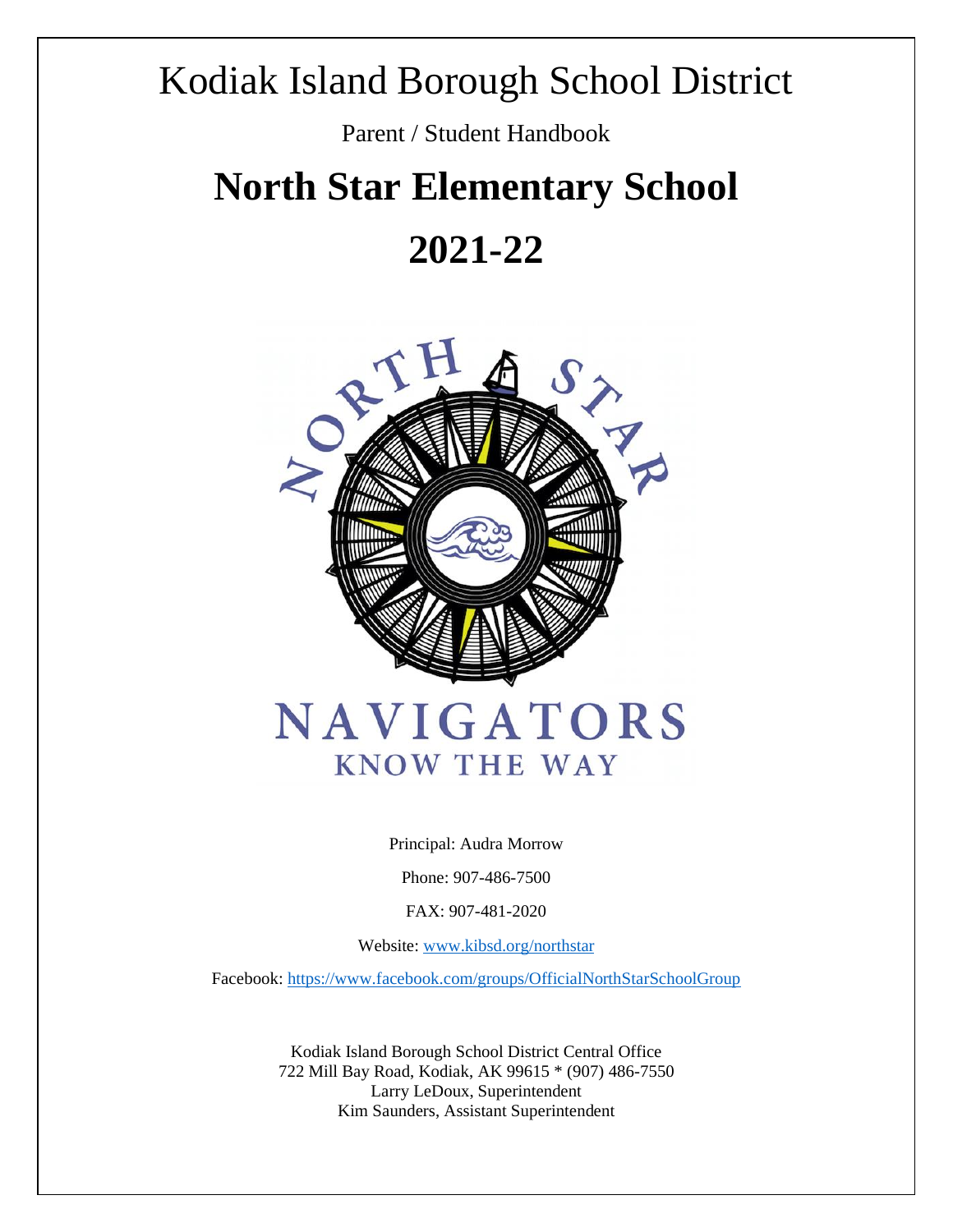

## **North Star Elementary School Compact for 2021-2022**

#### **KIBSD Mission Statement**

The Kodiak Island Borough School District, in close cooperation with our diverse island community, exists to provide an educational program of the highest standard that empowers all students to achieve personal and academic excellence while developing their full potential as responsible, productive citizens.

#### **North Star Guiding Philosophy**

At North Star, we are committed to fostering a safe, respectful, and compassionate environment, where all members of our school have the liberty to learn AND to ignite their curiosity and creativity as they become responsible and engaged citizens of our community, state and nation.

#### **WORKING TOGETHER**

I (**student**) agree to do my jobs to the best of my ability:

- Attendance: I'll be on time every possible day.
- Homework: I'll do quality work, and it will be on time.
- Behavior:  $I'$ ll be respectful, responsible, and cooperative.
- Ownership: I'll take responsible risks, ask questions and let myself learn from my mistakes. I'll achieve my learning goals.

I (**parent**) agree to do my jobs to the best of my ability:

- Care: I understand the importance of my child having an appropriate bedtime each night and breakfast each morning.
- Attendance: My child will be on time every possible day.
- Homework: My child will know that I value education, by my ensuring that my child has a structured time and location for studying.
- Reading: My child will spend as much time reading or being read to as she/he spends watching TV/playing video or computer games each school night.

I (**teacher**) agree to do my jobs to the best of my ability:

|           | • Classroom:          | My classroom will be a safe place where my students and I can ask questions, take              |
|-----------|-----------------------|------------------------------------------------------------------------------------------------|
|           |                       | responsible risks, and learn from our mistakes. I'll do my part to see that my students learn. |
| $\bullet$ | Knowledge and Skills: | I'll work to keep current in the knowledge and skills that my students need me to have. I'll   |
|           |                       | always be a learner.                                                                           |
| $\bullet$ | Behavior:             | I'll be respectful, responsible and cooperative.                                               |
| $\bullet$ | Lessons:              | All of my students will know that their particular skills are valuable because my lessons      |
|           |                       | and my grading system will allow for individual success.                                       |

I (**principal**) agree to do my jobs to the best of my ability:

| Behavior: | I'll be respectful, responsible, and cooperative. I'll be consistent and fair with students, |
|-----------|----------------------------------------------------------------------------------------------|
|           | parents, and teachers.                                                                       |
|           |                                                                                              |

|           | Knowledge and Skills: | I'll work to keep current in the knowledge and skills that my students need me to have. |
|-----------|-----------------------|-----------------------------------------------------------------------------------------|
| $\bullet$ | School:               | North Star School will be a safe place where students, parents, and staff can ask       |
|           |                       | questions, take risks, and learn.                                                       |

| Student | Parent    |
|---------|-----------|
| Teacher | Principal |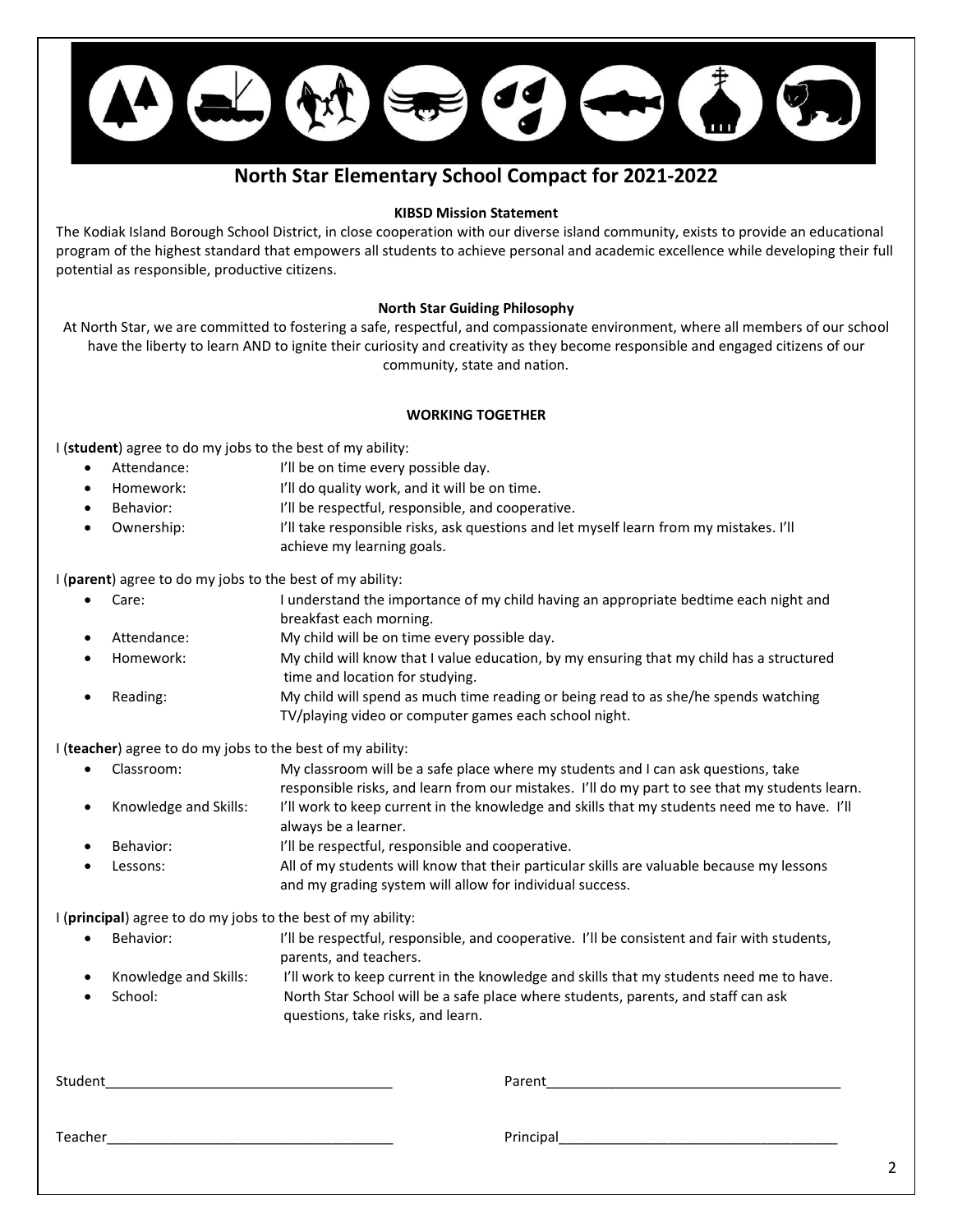Dear Families,

Welcome to North Star Elementary! If you are new to North Star, I would like to welcome you to our school. If you are a returning family or student, it is great to see you back. At North Star we are committed to providing each child with a safe, respectful, and positive place to learn and grow – both academically and socially.

Our dedicated staff is always willing to meet with you to discuss concerns, answer questions, or share thoughts that you may have regarding your child's educational program. Parent involvement in their child's education truly makes a difference – your perspectives, insights and ideas are greatly appreciated. As your principal, I am also an active member of your child's team, and will be a resource to support you on this incredible journey we are on together.

I hope this handbook will provide you with useful information that will give you guidance and clarity about some of the policies of our district and school. Please take the time to read through it and discuss important points with your child. And please don't hesitate to contact me if any questions arise in that process. Thank you!

Sincerely,

Audra Morrow North Star Elementary Principal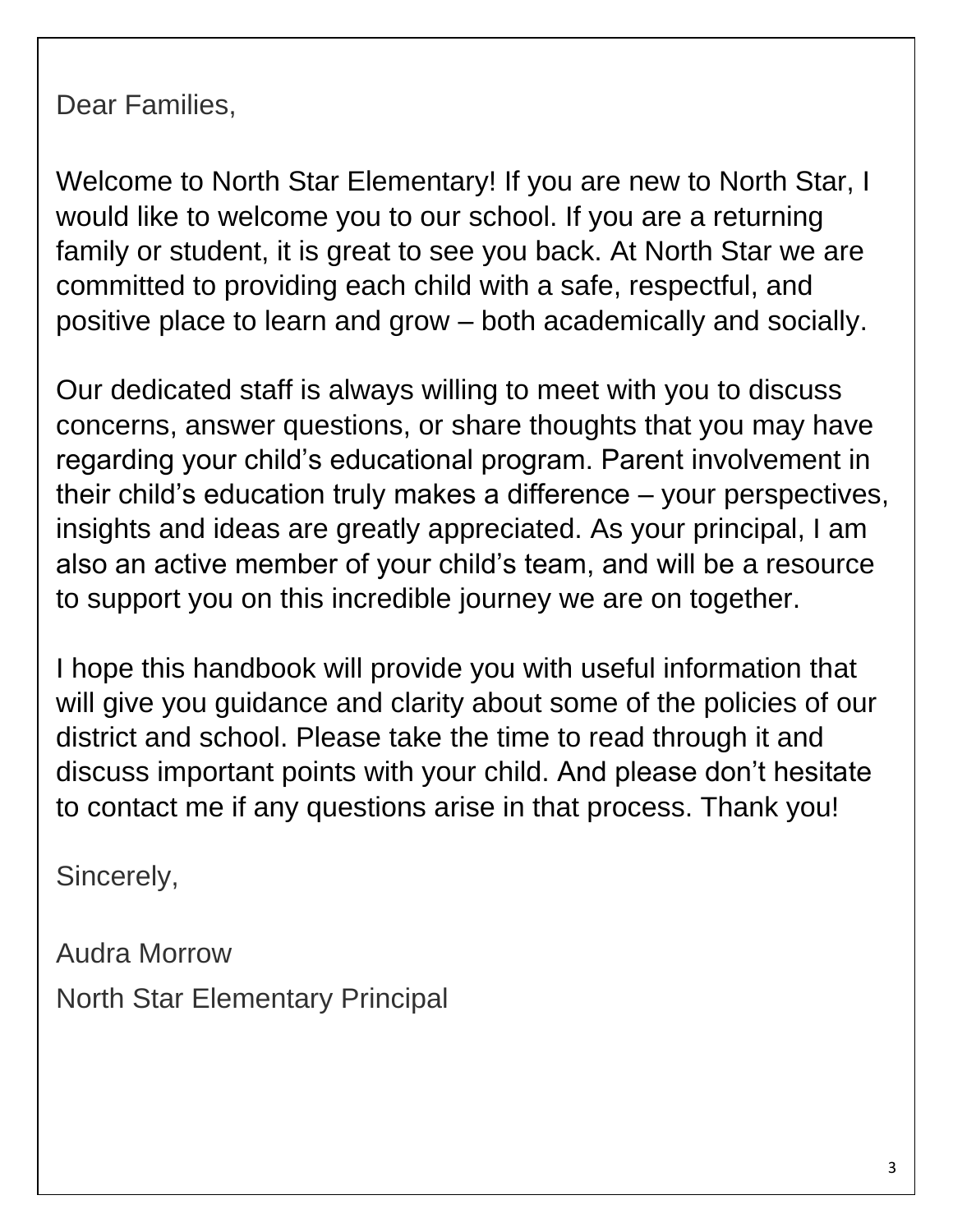## **We Believe…**

- That all students can learn:
- That student ownership of their learning process is essential;
- That family involvement in our school is necessary;
- That literacy skills in reading, math, and technology are basic requirements for participation in today's world;
- That all intelligences have equal worth.

## **We Desire…**

- A school where a solid foundation of basic skills exists to serve student exploration and understanding;
- A school where habits of mind are developed, internalized, and used in every area of study: concern for evidence, viewpoint, cause and effect, hypothesizing, and defending;
- A school environment that enables children and adults alike to question, wonder, explore, create, risk, reflect…to engage in learning.

| Pre-School                         | 2021-2022 Weekly Schedules            |                                        |  |
|------------------------------------|---------------------------------------|----------------------------------------|--|
| Kindergarten/1 <sup>st</sup> Grade | Monday - Friday<br>8:00 am to 1:50 pm |                                        |  |
| Grades $2 - 5$                     | Monday<br>8:00 am to 1:50 pm          | Tuesday - Friday<br>8:00 am to 2:50 pm |  |

## **Kodiak Island Borough School District Board of Education**

| Julie Cain Hill, President                             | Judy Carstens, Vice President                     | Katie Oliver, Clerk      |
|--------------------------------------------------------|---------------------------------------------------|--------------------------|
| $\text{ichill1017@gmail.com}$                          | perfect parents@ak.net                            | katiesueoliver@gmail.com |
| Dave Johnson, Treasurer<br>david.f.johnson79@gmail.com | Duncan Fields, Member<br>$d$ fields@ptialaska.net |                          |

## **Borough Assembly**

Bill Roberts, Mayor Scott Arndt Aimee Williams [bill.roberts@kibassembly.org](mailto:bill.roberts@kibassembly.org) [scott.arndt@kibassembly.org](mailto:scott.arndt@kibassembly.org) [aimee.williams@kibassembly.org](mailto:aimee.williams@kibassembly.org) Duane Dvorak James Turner Julie Kavanaugh [Duane.dvorak@kibassembly.org](mailto:Duane.dvorak@kibassembly.org) [james.turner@kibassembly.org](mailto:james.turner@kibassembly.org) [Julie.kavanaugh@kibassembly.org](mailto:Julie.kavanaugh@kibassembly.org) Geoffrey Smith Dennis Symmons [Goeffrey.smith@kibassembly.org](mailto:Goeffrey.smith@kibassembly.org) [dennis.symmons@kibassembly.org](mailto:dennis.symmons@kibassembly.org)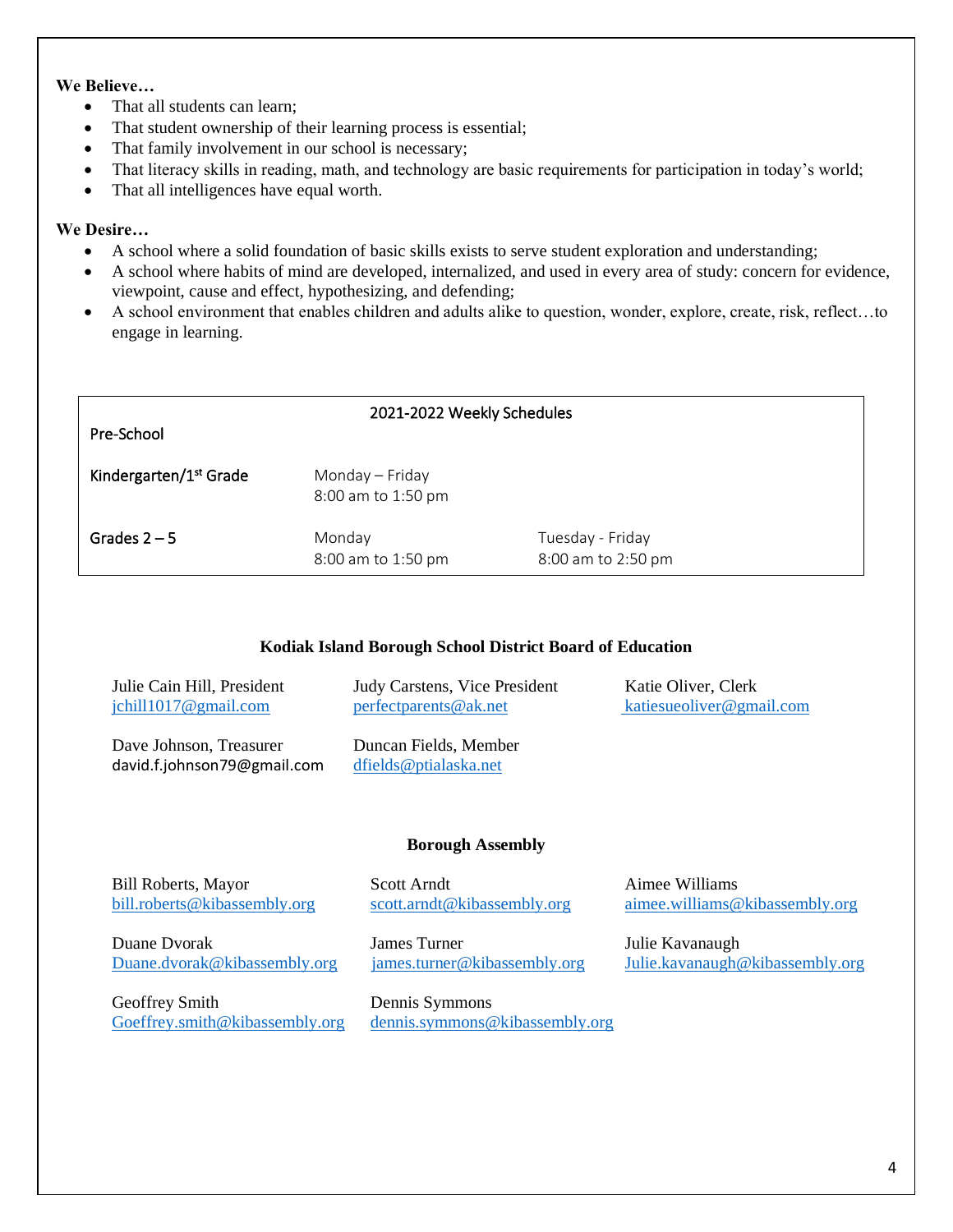

## Kodiak Island Borough School District **2021 – 2022 School Calendar**

**BOE Approval August 19, 2021**

| July<br>1<br>2 |                 |    |                 |                 |                 |         |  |  |
|----------------|-----------------|----|-----------------|-----------------|-----------------|---------|--|--|
| $\overline{4}$ | 5               | 6  | 7               | 8               | 9               | 3<br>10 |  |  |
| 11             | 12              | 13 | 14              | 15              | 16              | 17      |  |  |
| 18             | 19              | 20 | 21              | 22              | 23              | 24      |  |  |
| 25             | 26              | 27 | 28              | 29              | 30              | 31      |  |  |
|                | <b>August</b>   |    |                 |                 |                 |         |  |  |
| 1              | 2               | 3  | 4               | 5               | 6               | 7       |  |  |
| 8              | 9               | 10 | 11              | 12              | 13              | 14      |  |  |
| 15             | 16              | 17 | 18              | <b>NT</b>       | <b>NT</b>       | 21      |  |  |
| 22             | T               | T  | Ī               | T               | T               | W       |  |  |
| 29             | I               | T  |                 |                 |                 |         |  |  |
| September      |                 |    |                 |                 |                 |         |  |  |
|                |                 |    |                 |                 |                 |         |  |  |
|                |                 |    | $\overline{1}$  | 2               | 3               | 4       |  |  |
| 5              | H               | 7  | $\overline{8}$  | 9               | 10              | 11      |  |  |
| 12             | 13              | 14 | 15              | $\overline{16}$ | 17              | 18      |  |  |
| 19             | 20              | 21 | $\overline{22}$ | 23              | 24              | 25      |  |  |
| 26             | $\overline{27}$ | 28 | 29              | 30              |                 |         |  |  |
|                | October         |    |                 |                 |                 |         |  |  |
|                |                 |    |                 |                 | $\overline{1}$  | 2       |  |  |
| 3              | $\overline{4}$  | 5  | 6               | $\overline{7}$  | $\overline{8}$  | 9       |  |  |
| 10             | T               | Т  | 13              | 14              | 15              | 16      |  |  |
| 17             | 18              | 19 | $\overline{20}$ | $\overline{21}$ | $\overline{22}$ | 23      |  |  |
| 24             | 25              | 26 | $\overline{27}$ | $\overline{28}$ | $\overline{29}$ | 30      |  |  |
| 31             |                 |    |                 |                 |                 |         |  |  |



#### **December**

|    |              |              |                 |                 | 3             |    |
|----|--------------|--------------|-----------------|-----------------|---------------|----|
| 5  |              |              | x               | 9               | $\mathbf{10}$ | 11 |
| 12 | 13           | $\sqrt{14}$  | 15 <sup>2</sup> | $\overline{46}$ | 17            | 18 |
| 19 | $\mathbf{V}$ | $\mathbf{V}$ | V               | V.              | H             | 25 |
| 26 | v            | v            | v               | $\mathbf{v}$    | - A -         |    |

| August 19-20  New Teacher Inservice<br>August 23-31  District-wide Inservice<br>August 28. Certificated Work Day                                                                                                           |
|----------------------------------------------------------------------------------------------------------------------------------------------------------------------------------------------------------------------------|
| September 1Grades 6-12 First Day<br>September 1 Grades 1-5 Family Conferences<br>September 2Grades 1-5 First Day<br>September 6 Labor Day Holiday<br>September 7Kindergarten First Day                                     |
| October 11-12District-wide Inservice<br>November 15  District-wide Inservice                                                                                                                                               |
| Nov. 25 & 26 Thanksgiving Holiday                                                                                                                                                                                          |
| December 20-31 Winter Break                                                                                                                                                                                                |
| January 3 Classes Resume<br>January 8  Certificated Work Day<br>January 17District-wide Inservice                                                                                                                          |
| February 21  District-wide Inservice                                                                                                                                                                                       |
| March 14-18Spring Break                                                                                                                                                                                                    |
| May 26 Last Day of School<br>May 27  Certificated Work Day<br>May 30Memorial Day Holiday                                                                                                                                   |
| Bold signifies students not in the building                                                                                                                                                                                |
| <b>Town Elementary</b><br><b>Parent/Teacher Conferences</b><br>Nov. 22 & 23- School in session-evening<br>conferences<br>Nov. 24 - No school - no conferences                                                              |
| Mar. 9 & 10 - School in session-evening conferences                                                                                                                                                                        |
| Kodiak High School/Kodiak Middle School/<br><b>Rural K-12 Schools/AKTEACH 9-12</b><br><b>Parent/Teacher Conferences</b><br>Oct. 20 & 21 – School in session-evening<br>conferences<br>Nov. 24 - No school - no conferences |
| Mar. 23 & $24$ – School in session-evening                                                                                                                                                                                 |
| conferences                                                                                                                                                                                                                |
| *April 2 and 9 - Potential weather make-up days*                                                                                                                                                                           |

#### **January**

| $\overline{2}$ | 3  |    | 5              | 6  |                 | W  |  |
|----------------|----|----|----------------|----|-----------------|----|--|
| 9              | 10 | 11 | 12             | 13 | 14              | 15 |  |
| 16             | T  | 18 | 19             | 20 | 21              | 22 |  |
| 23             | 24 | 25 | 26             | 27 | $\overline{28}$ | 29 |  |
| 30             | 31 |    |                |    |                 |    |  |
| February       |    |    |                |    |                 |    |  |
|                |    | 1  | $\overline{2}$ | 3  |                 | 5  |  |
| 6              |    | 8  | 9              | 10 |                 | 12 |  |
|                |    |    |                |    |                 |    |  |

|              |  | 13 14 15 16 17 18 19       |  |
|--------------|--|----------------------------|--|
|              |  | 20 <b>I</b> 22 23 24 25 26 |  |
| 27 <b>28</b> |  |                            |  |

## **March**

|    |           |                                        | $\mathcal{D}_{\mathbb{Z}}$ | $\clubsuit$            |              |    |
|----|-----------|----------------------------------------|----------------------------|------------------------|--------------|----|
| 6  |           | 8 <sup>1</sup>                         | 9                          | $\blacktriangleleft 0$ | $\mathbf{U}$ | 12 |
| 13 |           | $\mathbf{V}$ $\mathbf{V}$ $\mathbf{V}$ |                            |                        | $\mathbf{V}$ | 19 |
| 20 |           | 21 22 23 24                            |                            |                        | 25           | 26 |
| 27 | <b>28</b> | $\frac{29}{30}$                        |                            | 31                     |              |    |
|    |           |                                        |                            |                        |              |    |

## **April**

|             |                 |    |                |                | $\mathbf{1}$    | $\overline{c}$ |
|-------------|-----------------|----|----------------|----------------|-----------------|----------------|
| 3           | $\overline{4}$  | 5  | 6              | 7              | 8               | 9              |
| 10          | $\overline{11}$ | 12 | 13             | 14             | 15              | 16             |
| 17          | 18              | 19 | 20             | <u>21</u>      | $\overline{22}$ | 23             |
| 24          | 25              | 26 | 27             | 28             | $\overline{29}$ | 30             |
|             |                 |    |                |                |                 |                |
| May         |                 |    |                |                |                 |                |
| $\mathbf 1$ | 2               | 3  | $\overline{4}$ | 5              | 6               | 7              |
| 8           | 9               | 10 | 11             | <u> 12</u>     | 13              | 14             |
| 15          | 16              | 17 | 18             | 19             | 20              | 21             |
| 22          | 23              | 24 | 25             | 26             | W               | 28             |
| 29          | Н               | 31 |                |                |                 |                |
|             |                 |    |                |                |                 |                |
| June        |                 |    |                |                |                 |                |
|             |                 |    | 1              | $\overline{2}$ | 3               | 4              |
| 5           | 6               | 7  | 8              | 9              | 10              | 11             |
| 12          | 13              | 14 | 15             | 16             | 17              | 18             |
| 19          | 20              | 21 | 22             | 23             | 24              | 25             |
| 26          | 27              | 28 | 29             | 30             |                 |                |
|             |                 |    |                |                |                 |                |

**NT New Teacher Inservice I Inservice W Work Day**  $\frac{\mu}{2}$  **Regular Attendance H Holiday V Vacation**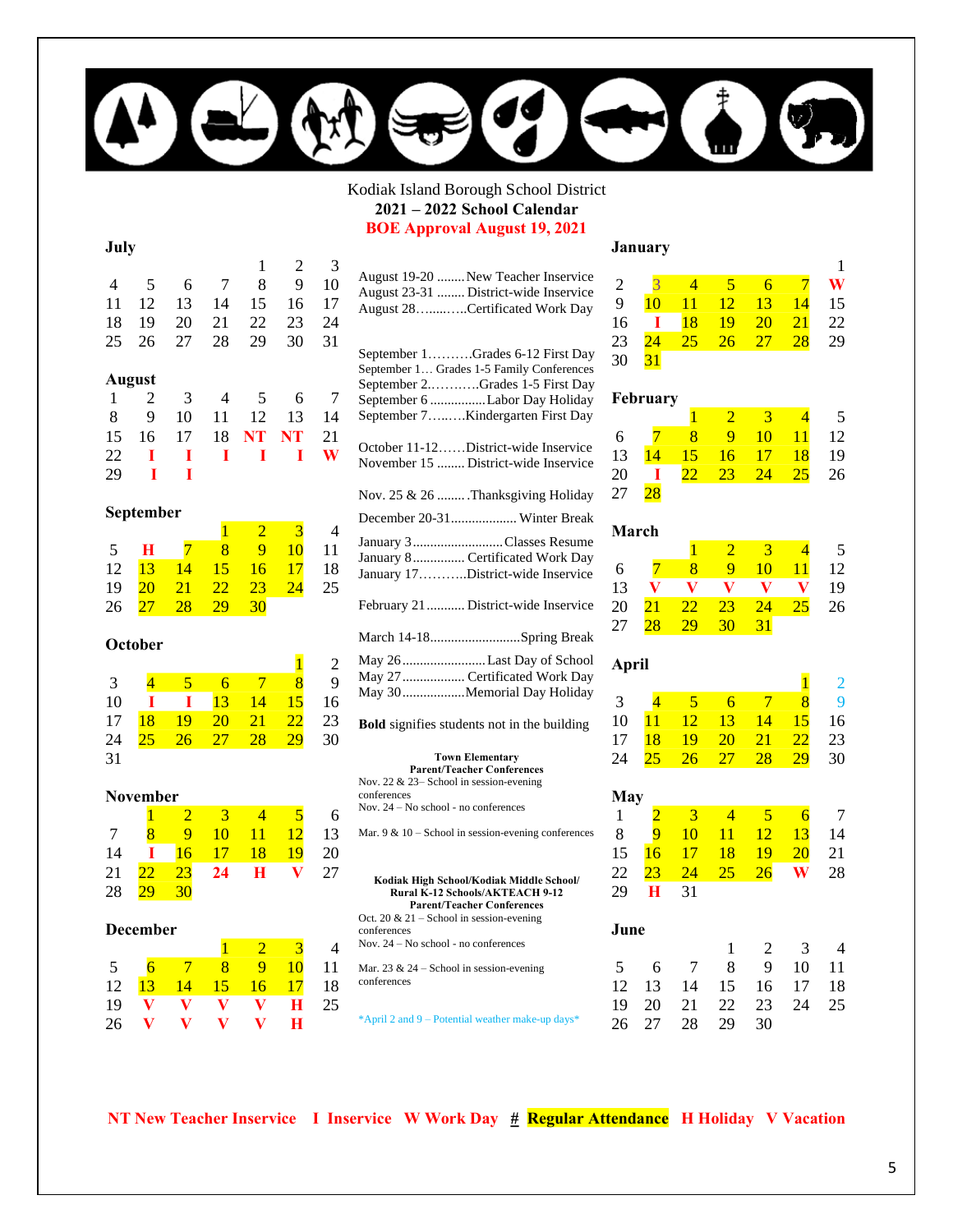## Table of Content s

#### **Registration Process**

**School Information**

Before School After School Family Conferences Report Cards Curriculum Special Education/Extended Learning English Language Learner (ELL) Support Social Emotional Learning Counseling Protocol Conscious Discipline Love and Logic **CHAMPS** Student Medical Information Breakfast and Lunch Program Healthy Snacks Lost and Found Field Trips Technology Use Agreement **Newsletters** Music Program Physical Education **Visitors** Parent Involvement Parent Teacher Association/Organization **Transportation** Walking or Biking to School Bussing to/from School Parent Pickup/Drop -off **Student and Family Information** Emergency Contacts Family Trips and Student Absences Classroom Behavior Bad Weather/Early Dismissal Inservice **Expectations for Students** Dress and Grooming Cell Phones Personal Property Office Referral Expectations Classroom Behavior Halls and Stairwells Cafeteria Assemblies/Activities Playground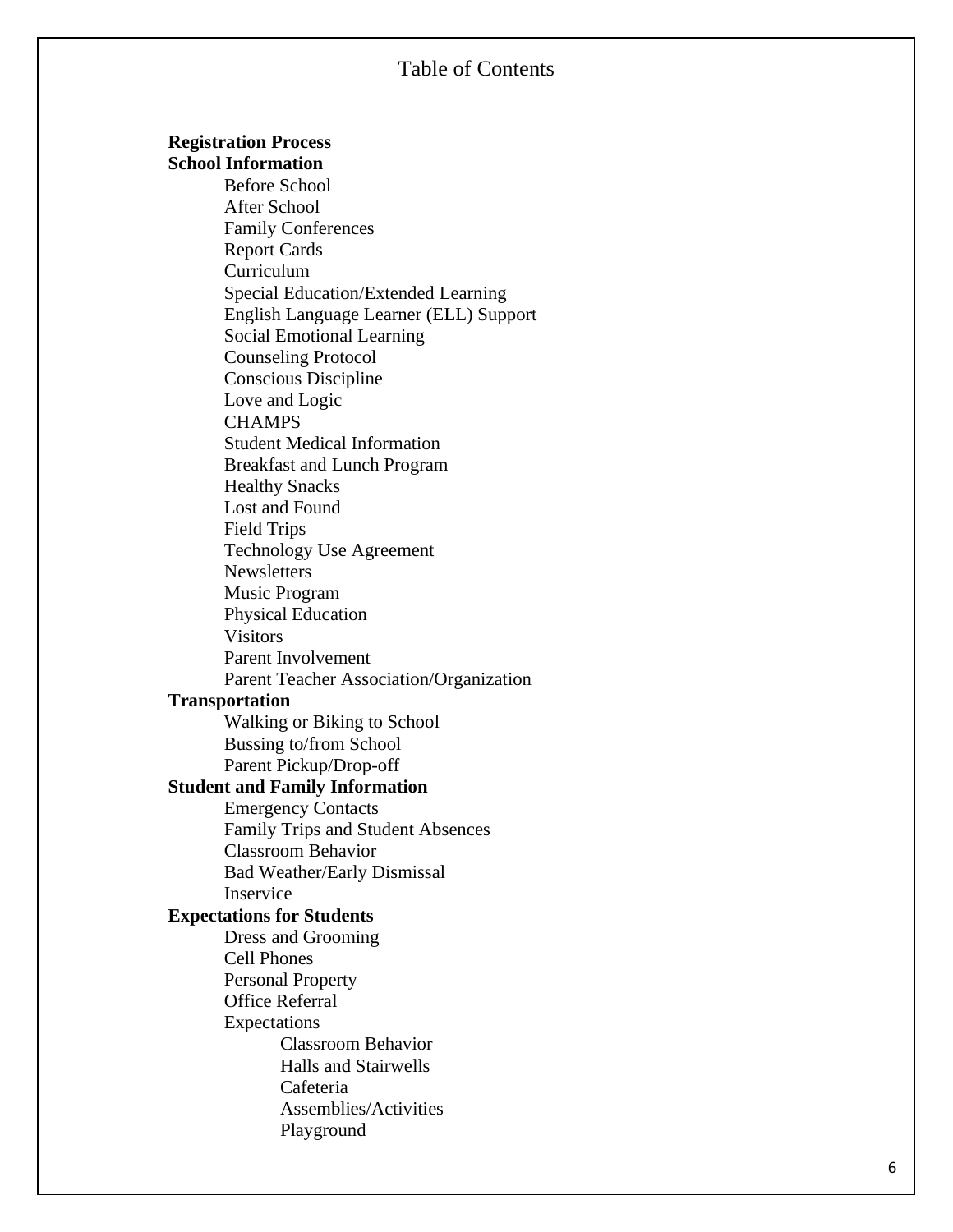Discipline Protocol Suspension/Expulsion Kelso's Choices **Drills and Emergency Planning** Emergency Procedures Earthquake Drills Fire Drills Lockout, Lockdown, Evacuate & Shelter Drills Tsunami Alerts One Call Communication **District Information** Child Abuse Reporting Drug and Alcohol Policy McKinney-Vento Homeless Education Act Notice of Non-discrimination, Harassment, Intimidation and Bullying Tobacco Policy Weapons and Dangerous Instruments Policy Title I Migrant Ed

Indian/Native American Education Act

7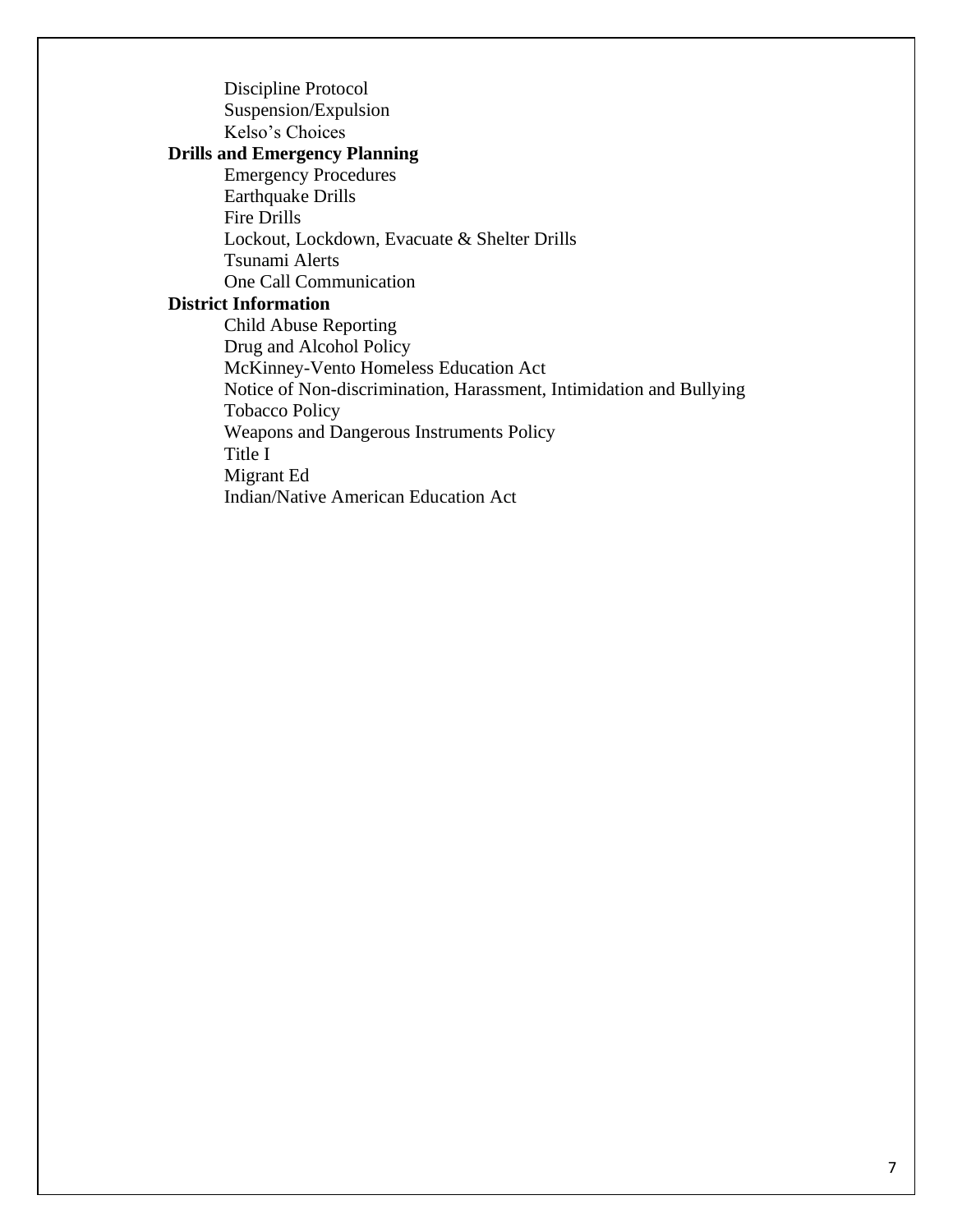#### **This handbook shall be used as a guide to school rules, expectations and general information. Kodiak School District Administration and School Board policy will serve as the ultimate governance for all schools. If you have any questions, please feel free to reach out to your child's principal.**

## **Registration Process**

(Pursuant to KIBSD Board of Education Policy 5111)

Kodiak town elementary schools pre-register, online at www.kibsd.org, for elementary grades K-5 early in the spring for the coming school year. A child must be five years old on or before September 1 to enter kindergarten. All students who will be entering Kodiak elementary schools must have the following information in hand for school officials:

- Up-to-date immunization records NO SHOTS. NO SCHOOL.
- Completed Alaska State School physical form.
- Birth certificate.

## **School Information**

## *Before School*

In order to provide adequate supervision and safety for children, students should not arrive at school prior to 7:40 AM when duty teachers arrive.

Students arriving on campus should wait in the covered area by the front of the building until there is adult supervision, which **begins at 7:40 AM**. At that time, they may enter the building to eat breakfast, or go onto the playground with the people on duty. When the weather is severe, students will go to the gym rather than the playground. Students and parents should keep in mind the following:

- Students should not arrive at school prior to 7:40 AM. There is no supervision before 7:40 AM.
- Students who are eating breakfast may enter the cafeteria at 7:40.
- They will go from the before-school designated area to the classroom at 7:50 AM.
- Children should always be dressed in clothes appropriate to Kodiak's weather.
- Students will enter the building in a respectful and responsible manner: quietly, slowly, and carefully.
- Students who arrive after 8:00 AM will be counted as tardy. Students who arrive tardy should check-in at the office.

## *After School*

Students are expected to depart school each day in a safe and respectful manner. Students will:

- Go directly to after school activities, the bus area, or meet parents/guardians when dismissed from class.
- Leave the building in a respectful and responsible manner: quietly, slowly, and carefully.
- Use the phone in their classroom only when necessary. The office phone will only be used with permission from an adult on bus duty, and only in the event of missing a bus.

## *Family Conferences*

A formal goal setting conference begins the school year; this is an opportunity to make initial plans and establish a working relationship. Two additional conferences are held during the school year, one following the first trimester and one after the second trimester.

## *Report Cards*

Report cards are shared during Student Conferences at the end of each trimester. Please use your conference time to discuss your child's report card and the meaning of any assessments used to measure performance.

## *Curriculum*

## (Pursuant to KIBSD Board of Education Policy 6141)

The KIBSD curriculum is designed to be relevant, accurate, rigorous and sensitive to the values of American society. Our school curriculum is outlined in curriculum handbooks for each subject area. Curriculum content and performance standards are available for your review in the school office. The Kodiak Island Borough School District maintains a program to review and revise curricular goals and objectives over a six-year cycle. All district curriculums meet or exceed State curriculum guidelines. The subject areas of language arts, math, social studies, science, arts, technology, and counseling/health are taught at each grade level.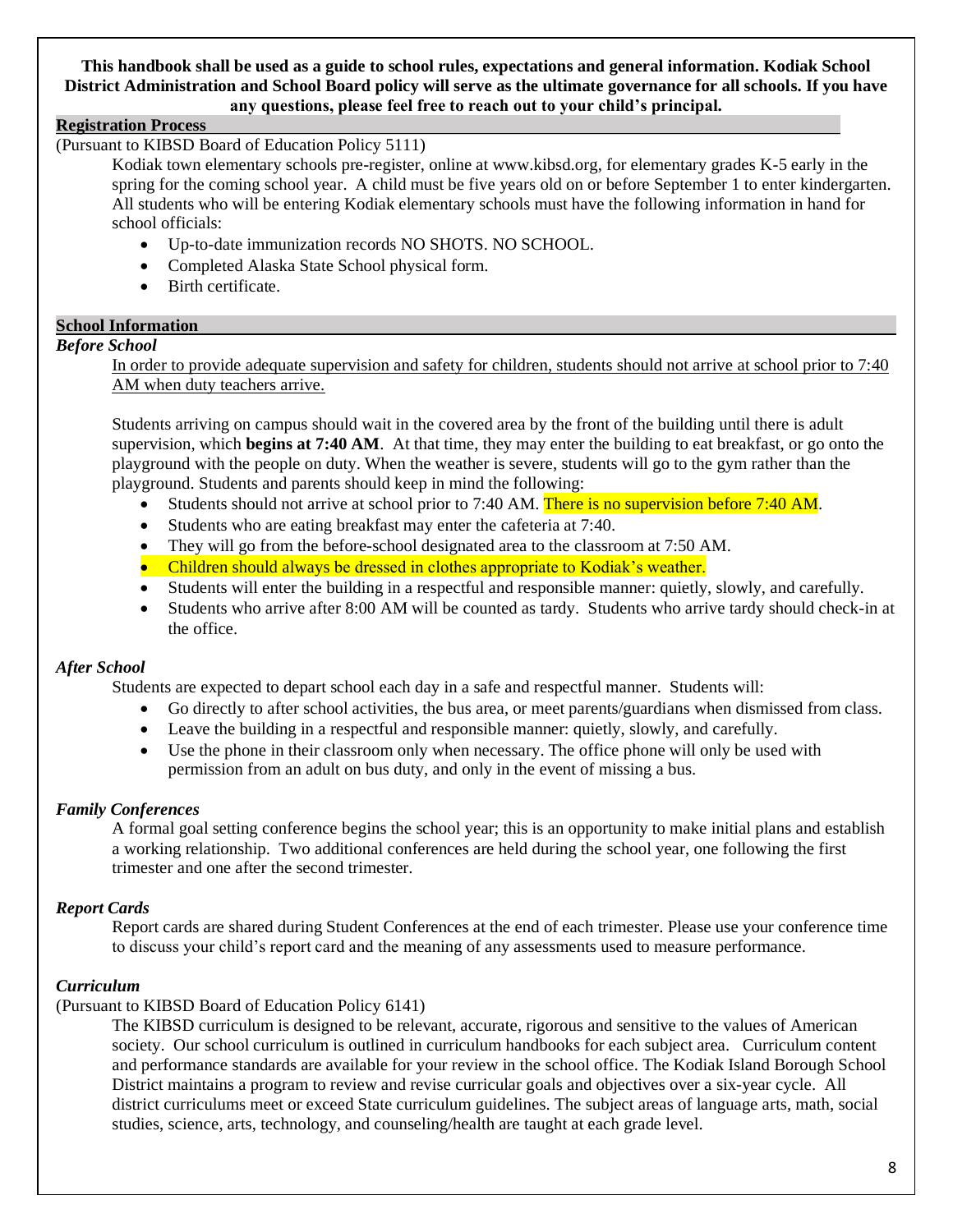## *Special Education/Extended Learning*

## (Pursuant to KIBSD Board of Education Policies 5159 & 6172)

The District Special Services Program uses specific methods and practices that modify educational programs to meet the individual needs of exceptional children who qualify within state law. At KIBSD, the goal of the Special Education Program is to enroll every child in a program that is as similar as possible to the program attended by his/her peers, while still meeting the needs of the child. If at any time you feel your child has special needs, please contact your child's teacher or the school principal.

#### *English Language Learner (ELL) Support*

(Pursuant to KIBSD Board of Education Policy 6174)

In accordance with the School Board's philosophy to provide a quality educational program to all students, the District shall provide an appropriate planned instructional program for identified students whose dominant language is not English. The purpose of the program is to increase the English proficiency of eligible students so that they can attain the academic standards adopted by the School Board and achieve academic success. Students who have limited English proficiency (LEP) will be identified, assessed and provided appropriate services, which may include English Language Acquisition or English as a Second Language instruction.

#### *Social Emotional Learning*

KIBSD aims to teach all students the benefits of Social and Emotional Learning (SEL). SEL is the process through which children and adults understand and manage emotions, set and achieve positive goals, feel and show empathy for others, establish and maintain positive relationships, and make responsible decisions.

#### *Counseling Protocol*

(Pursuant to KIBSD Board of Education Policies 6164.2 & 6164.3)

Through our counseling program we strive to teach students to build healthy relationshipa with each other and challenge him/her to do his/her best learning.

#### *Conscious Discipline*

Conscious Discipline is intended to create stronger communication. Conscious Discipline gives children a voice and empowers them with the ability and help to achieve behavioral goals.

#### *Love and Logic*

Love and Logic is designed to make teaching fun and rewarding, instead of stressful and chaotic. It provides practical tools and techniques that help adults achieve respectful, healthy relationships with children.

#### *CHAMPS*

CHAMPS is a classroom management framework that helps teachers create positive classroom climates with clear expectations.

#### *Student Medical Information*

(Pursuant to KIBSD Board of Education Policies 5141.31, 5141.22 & 5141.21)

A child needing medical attention receives care from school teachers, the school nurse, secretary, or administrator. If your child becomes ill during school, you will be called to take him/her home. In the event of a more serious illness or injury, school officials will contact the parents or emergency contacts immediately. **It is very important that families keep emergency contacts and phone numbers up-to-date.**

Any illness or condition that is potentially contagious (chicken pox, head lice, impetigo, etc.) should be referred to the school nurse for evaluation. A student with head lice MUST be checked by the school nurse (or school personnel) prior to returning to the classroom.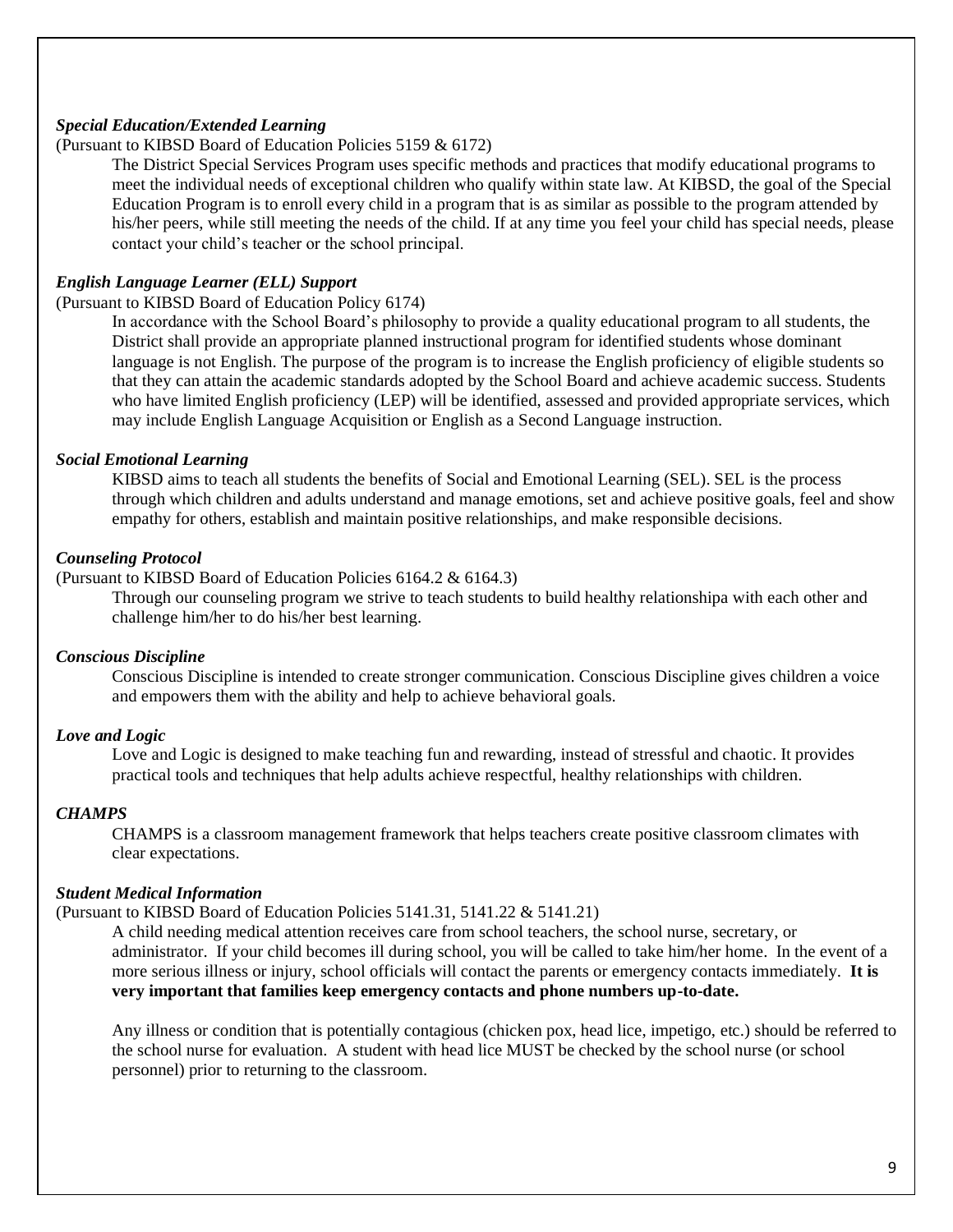A student should be kept at home, or will be sent home, if they have an oral temperature of 100 degrees or higher, have diarrhea or are vomiting. They should remain at home until they are fever-free without medication for 24 hours, or the vomiting and/or diarrhea has ceased for 24 hours.

The Kodiak Island Borough School District requires that all students who need to take medication during school hours comply with the following:

- Present a written consent form signed by the parent or legal guardian.
- Bring the medication in the original prescription bottle, properly labeled by a pharmacist.
- Long-term medication may be given by district personnel providing the prescribing physician completes the Medication Permission Request Form. This form is available at the school office.

All students enrolled at this school must be fully immunized according to Alaska State Regulations, unless covered by a medical or religious exemption. Any questions or concerns regarding immunizations in Alaska can be directed to the school nurse, your child's doctor or the Alaska Department of Health and Social Services.

#### *Breakfast and Lunch Program*

Free breakfast and lunch will be provided again this year for all KIBSD students. Your school's lunch menu can be accessed via the KIBSD web site. Breakfast is available for students from 7:35 am to 8:00 am.

## *Healthy Snacks*

(Pursuant to KIBSD Board of Education Policy 5040)

The Kodiak Island Borough School District is committed to providing school environments that promote and protect children's health, well-being, and ability to learn by supporting healthy eating and physical activity.

#### *Lost and Found*

We strongly recommend that you place your child's name in all articles of clothing for identification purposes. All articles, which are found, will be collected and deposited in the school "Lost & Found." They will be held until someone claims them or until the end of the trimester. If something is lost, please stop by the office to see if the item has been turned in to us. Every year valuable shoes, glasses, keys, cameras and other unclaimed items are turned over to charitable agencies.

#### *Field Trips*

Throughout the year teachers seek to enrich the school program by arranging trips to places of interest in the community. The number of field trips a class takes and the places to be visited is determined by the individual teacher and money available.

Parents who have signed the blanket field trip permission form will not receive a permission slip for field trips throughout the year. For each outing an information flyer will be sent home by the teacher. The following information will be included: date of the field trip; destination; expense; time of departure from school and time of arrival back at school

#### *Technology Use Agreement*

The Technology Use Agreement can be found on the KIBSD web site. Please review the information and discuss the rules with your child.

#### *Newsletters*

It is a priority to ensure that parents have the information necessary to maintain active involvement in their child's education program. Many teachers publish weekly newsletters that include information specific to that class. Notes from the teacher, samples of student creativity, and times of special class events and even pictures of student work are often included. The school newsletter includes important information, lunch menus, and notes from the principal, information about school programs, internet information, and lots of other information. If you want to be informed about what is happening at your school, please read this newsletter. You can also join your school's Facebook page.

#### *Music Program*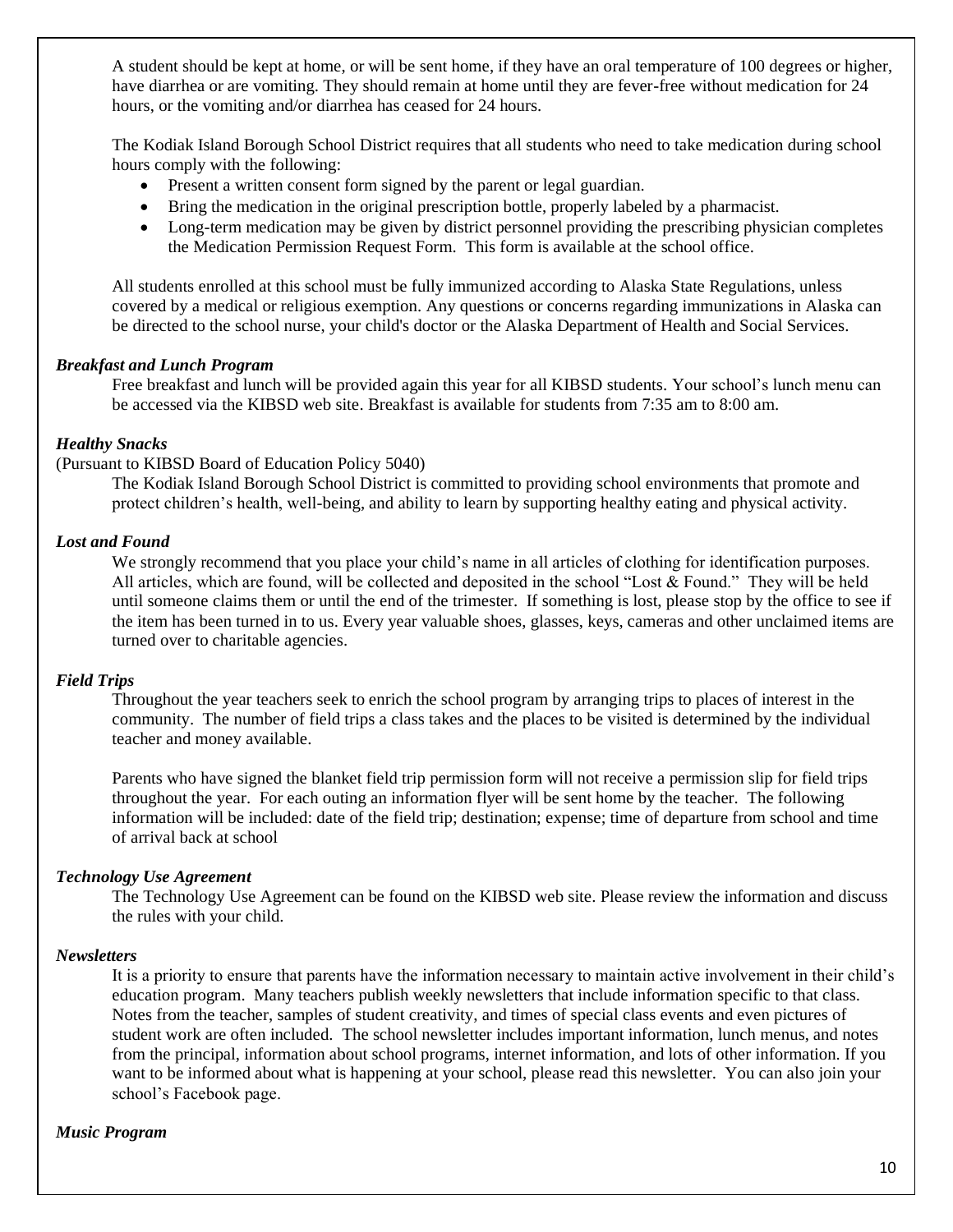The primary music program teaches the basic elements of music: rhythm, melody, harmony, form, dynamics, tempo, tone, and color through singing, playing rhythm instruments and bells, listening to a variety of music and through movement. A strong emphasis is placed on enjoyment and self-expression in musical activities. Many of the songs and activities directly relate to the curriculum being taught in regular classrooms.

## *Physical Education*

## (Pursuant to KIBSD Board of Education Policy 5040)

The physical education instruction at KIBSD is presented in such a way as to help each student acquire the ability to move effectively to enhance the achievement of his/her potential. The program focuses on exploration and creativity through problem solving and concept formation, all of which lead to self-confidence and a good selfimage. Schools offer an individualized developmental program: goals are based on each child's needs and we try to bring out his/her best. Skill acquisition is stressed more than game participation. Some of our activities include: ball skills, rope jumping, gymnastics and tumbling, swimming, rhythm and dance, relays and games.

## *Parent Teacher Association (PTA)/Parent Teacher Organization (PTO)*

The PTA/PTO is an active group of parents and teachers who work very hard to enhance the quality of our educational program. Their efforts have created numerous fun activities for children and have helped further the academic/social growth of every child in our school.

## **Transportation**

## *Walking or Biking to School*

The choice of an appropriate age for sending your child to school on a bicycle is yours to make as a parent.

- If your child walks to school, please walk with your child at least once during the year to help identify specific safety concerns located along their walking route.
- Parents are asked to discuss appropriate bike and walking behavior with their children and to teach them how to practice good safety habits. If you do send your child to school on a bicycle, however, there are some expectations we insist on following when here.
- Students should wear reflective tape or reflectors on their clothes.
- Students must walk their bike while on school grounds.
- Students must wear a safety helmet.
- Students must lock their bikes in the bike rack.
- Students must use crosswalks. We ask parents to model this behavior when crossing the street when coming and leaving the campus.

## *Bussing to/from School*

## (Pursuant to KIBSD Board of Education Policy 5131.1)

Bussing is a privilege available for students living in the bussing attendance areas. If you have any questions concerning bussing, please call **First Student at 486-3600** or the school's office. Rules defining student conduct are designed to protect the passengers and shall be observed at all times. Bus safety rules shall include, but not be limited to, the following:

- The bus driver is in charge of students on the bus. Students shall follow the drivers directions at all times. Any or all students may be assigned seats.
- Only authorized personal and eligible bus students assigned to a specific bus are permitted to ride or step upon the bus. **Students must ride assigned bus only, failure to comply may result in suspension.**
- Bus will stop at established stops only. Students will not be permitted to leave the bus until the bus arrives at an established bus stop or the appropriate school. Students shall load and unload at their designated bus stop only.
- Students will wait for a bus by remaining on the sidewalk. If there is no sidewalk, students will wait next to (but not in) the street. Students must wait until the bus comes to a full stop before boarding or leaving the bus.
- Students will remain properly seated at all times and not block the center aisle.
- Students must keep their hands, head, feet, and personal objects inside the bus at all times.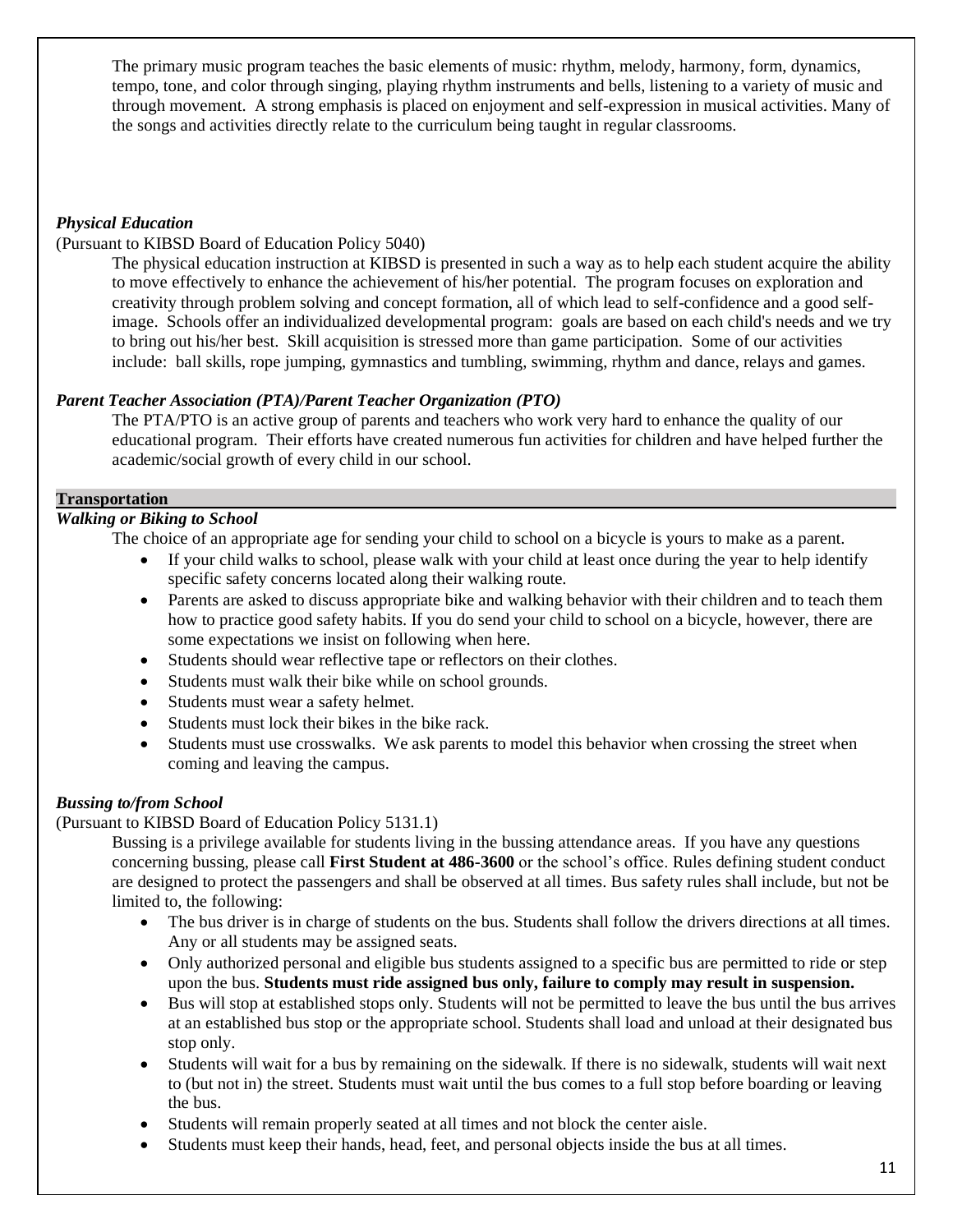- Scuffling, shoving, or fighting is prohibited on the bus and at established bus stops.
- Littering, or throwing items inside or from the bus is prohibited.
- Students are not allowed to consume food or drink on the bus. The use of all tobacco products is prohibited.
- Students shall not deface or vandalize the bus or related equipment. Students that violate this rule will be required to pay for damages.
- Students are not to engage in loud talking, yelling, the use of profanity, inappropriate language or gestures on the bus.
- Students are not allowed to bring animals or harmful objects on the bus (i.e. weapons, drugs, alcohol, fireworks, etc.)
- Students are not to engage in any other condut that disrupts the safe operation of the bus.

## *Parent Pickup/Drop-off*

If you will be using a car to transport your child(ren) to and from school, please adhere to your school's rules. Safety is our highest priority. Please do not leave cars parked in the drop off zone. Please use designated cross walks to get to and from your car. Drivers can help by:

- Parking your car in the parent parking area.
- Escorting your child through the parking lot in designated crosswalks.
- Respecting the 5-mph speed limit.

## **Student and Family Information**

## *Emergency Contacts*

**It is very important that families keep emergency contacts and phone numbers up-to-date.** Students will not be permitted to leave the building with any person who is not listed on their Emergency Contact List. Phone authorizations for an individual not on the list will not be accepted unless the office staff recognizes the caller as the parent or guardian.

## *Family Trips and Student Absences*

## (Pursuant to KIBSD Board of Education Policy 5113)

Student attendance at school is very important. When students are absent from school they miss critical information, and learning activities that cannot be "made up". For this reason, we encourage all families to plan their trips and vacations around the school calendar so students do not have to miss school. If missing school is unavoidable, please consult with your child's teacher at least 3 days prior to leaving. Although your child will not be able to make up for all instruction missed, the teacher will provide ideas on how you can support your child while absent from school. A doctor's note is requested for any limitation of normal school routine.

A student may be excused from class for the following reasons:

- illness or injury;
- unavoidable emergencies at home;
- death in the family;
- doctor or dental appointments;
- prearranged situations in which the educational interest may be equally well served by the student's absence from school;
- religious instruction, participation in religious exercises, or religious holiday; and
- subsistence gathering up to 5 days per school year.

A student's parent or guardian shall be required to provide an excuse for each instance a student is absent from school. Excuses may be written or phoned in to the school on the day absent.

## *Classroom Behavior*

During the first few days of school, teachers will review expectations guiding classroom behavior. Teachers reinforce these rules through positive encouragement and, when necessary, the calm application of discipline. Typical consequences used by teachers include: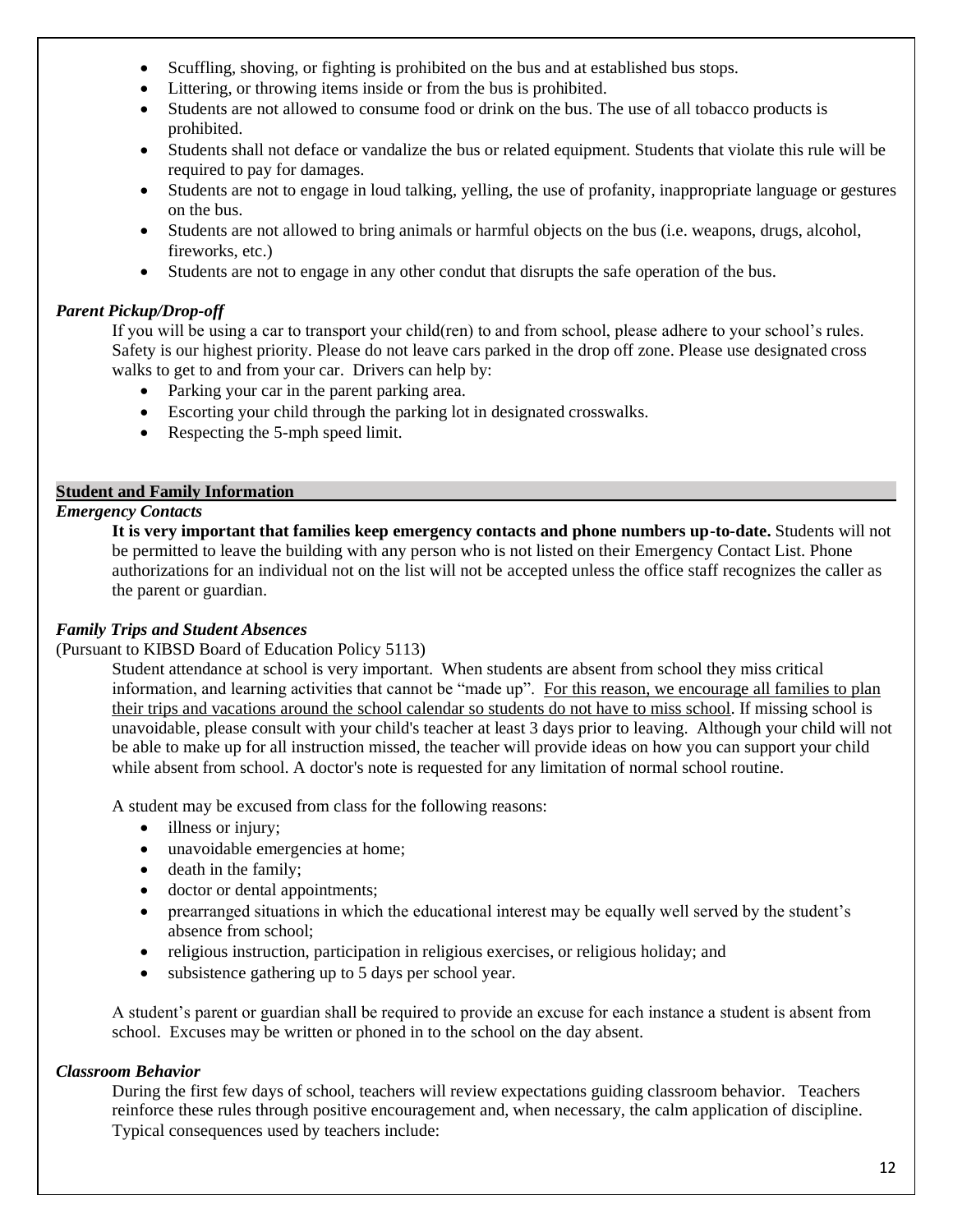- Keep a student in from recess.
- Use in-class time-out.
- Contact parent(s)/guardian.
- Assign the students to sit in a different section of the room.
- Have the student fill out a Reflection Sheet
- Discuss problem at a class meeting.

## *Bad Weather/Early Dismissal*

Kodiak winter weather conditions sometimes cause our primary and/or secondary roads to become unsafe for travel. The superintendent of schools will make all decisions regarding the operation of schools based on reports from the U.S. Weather Service, the Alaska Department of Highways, First Student, City Police, and the Alaska State Troopers. When there is any change in the school day due to weather or other emergency conditions, an announcement will be made over KVOK and KMXT radio stations, district web site and Facebook.

Parents are encouraged to use their discretion when considering whether their child(ren) should walk to school or wait at a bus stop during severe weather. The continued operation of school does not assure that all roads are safe for children to walk or ride.

When weather conditions indicate the probability of dangerous road conditions before the normal school closing time, a decision may be made to dismiss school early. Announcements will be made on radio stations KVOK and KMXT, district web site and Facebook once a decision is reached, so parents will know when to expect their children home. Busses may not be able to operate over the entire route if road conditions prove hazardous. In this event the principal will make a decision as to the safest course of action. Any days that are missed will be made up.

## *Inservice*

Teachers take part in inservice multiple times throughout the year. Inservice is a necessary component to teacher development. While KIBSD is aware that it can be difficult to find childcare for those days, we do try to schedule inservice on federal holidays to reduce strain on parents/guardians. Inservice dates are listed on the KIBSD calendar located on the web site.

## **Expectations for Students**

## *Dress and Grooming*

(Pursuant to KIBSD Board of Education Policy 5132)

Students are expected to dress appropriately for school. The daily clothing/attire should be conducive to an educational environment and should not be disruptive of school operations and the educational process.

Students who do not meet the dress code guidelines will be asked to change clothing that is not in compliance and may be subject to disciplinary action. Clothing items may be confiscated and returned to parents/guardians at a later time.

## *Cell Phones*

(Pursuant to KIBSD Board of Education Policy 5138)

Cell phones are not recommended at school. We are not responsible for loss, theft or damage to any student cell phones brought to school. If a cell phone is used inappropriately, it will be confiscated and held in the office until parents are contacted.

## *Personal Property*

Students are asked to leave toys and valuables at home. Your child's school cannot be responsible for any personal belongings and space is not available for storing items. All items of clothing that may be taken off at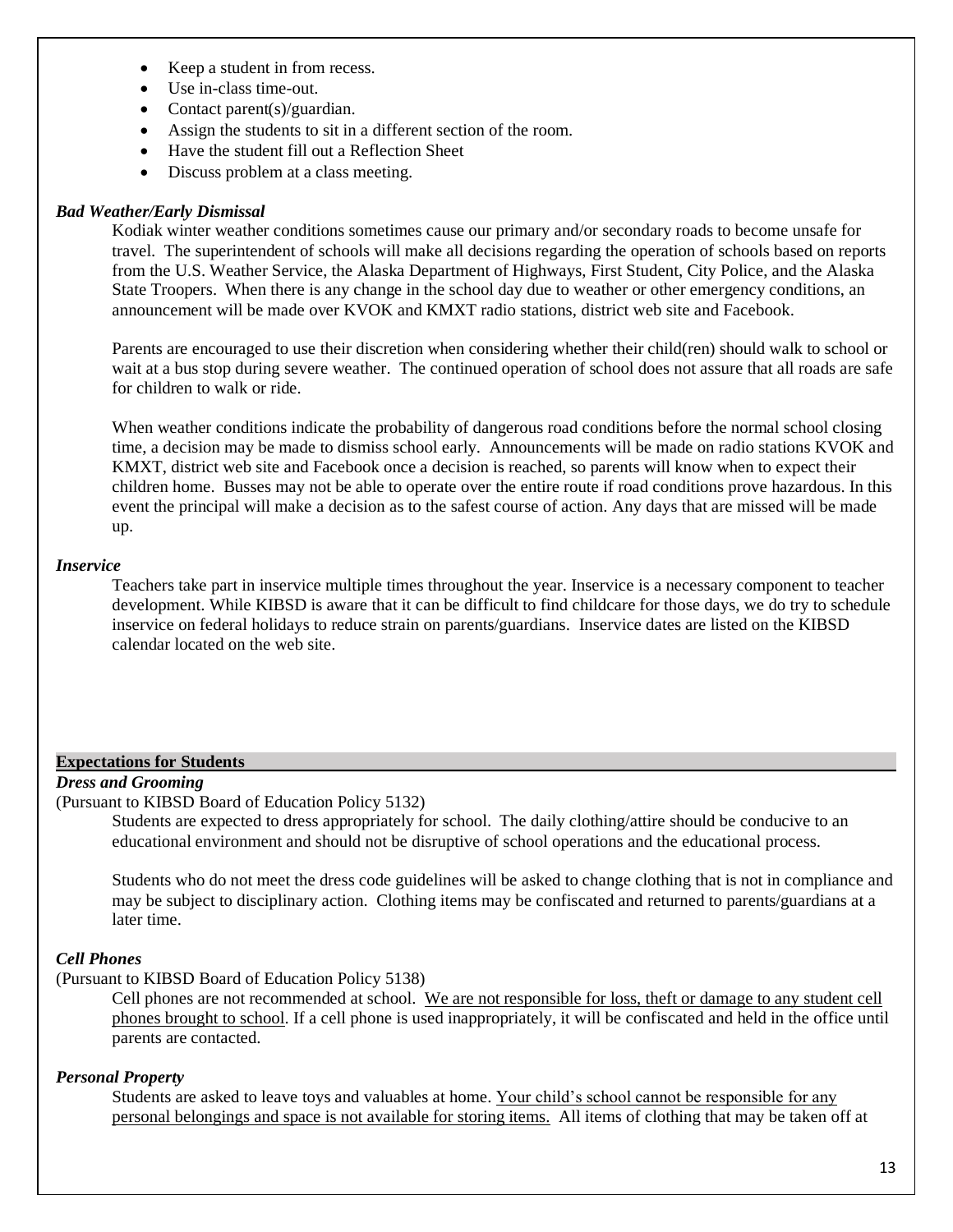school should be clearly marked with the child's name. These items include hats, gloves, gym shoes, boots, lunch boxes, and backpacks.

The principal respectfully asks parents to monitor the personal property students take to school so the focus of the school day can remain aligned with teaching and learning rather than storage and safe keeping of student valuables. Please do not send items to school without permission from the teacher.

## *Office Referral*

A referral to the principal is normally reserved for the most serious of situations, i.e., fighting, harassment, willful disobedience, or threatening behavior. Referrals for fighting, harassment, willful disobedience, substance abuse or threatening behavior are very serious. District policy requires a "Zero Tolerance" approach. Not only are these referrals a part of a student's record, they can lead to very serious consequences, including removal from school.

Whenever a student is sent to the principal for a behavior problem, she/he will be provided fair and logical consequences. These may include community service, detention, suspension and loss of privileges. Students who continue to demonstrate misbehavior can expect escalating consequences.

## *Expectations*

Students are expected to respect the staff, other students, and school property. Misbehavior on the student's part will result in disciplinary action by the teacher or other school personnel. Parents are called if the situation is serious. Your cooperation is appreciated in talking to your child about good behavior in school and on the school grounds.

- Classroom Behavior:
	- o Be respectful to all
	- o Be responsible for your actions
	- o Always be honest
	- o Be polite
	- o Listen to instructions and follow school rules
	- Halls and Stairwells:
		- o Hands to self
		- o Respect work on walls
		- o Quiet voices and feet
		- o Walk, don't run
- Cafeteria:
	- o Stay at your assigned table
	- o Raise your hand to leave the table
	- o Clean up your own area
	- o Eat politely
- Assemblies/Activities:
	- o Respectful of those around you
	- o Listen quietly
	- o Participate when asked
	- o Follow directions
- Playground:
	- o No food or drink
	- o Rocks and snow stay on the ground
	- o Only use slides while seated
	- o Stay inside of playground boundaries
	- o Personal valuables/toys not allowed
	- o Use all playground equipment respectfully

## *Discipline Protocol*

Fighting, harassment, willful disobedience, substance abuse, and threatening behavior or violence of any kind will not be tolerated. Possible disciplinary actions include:

• Parent contact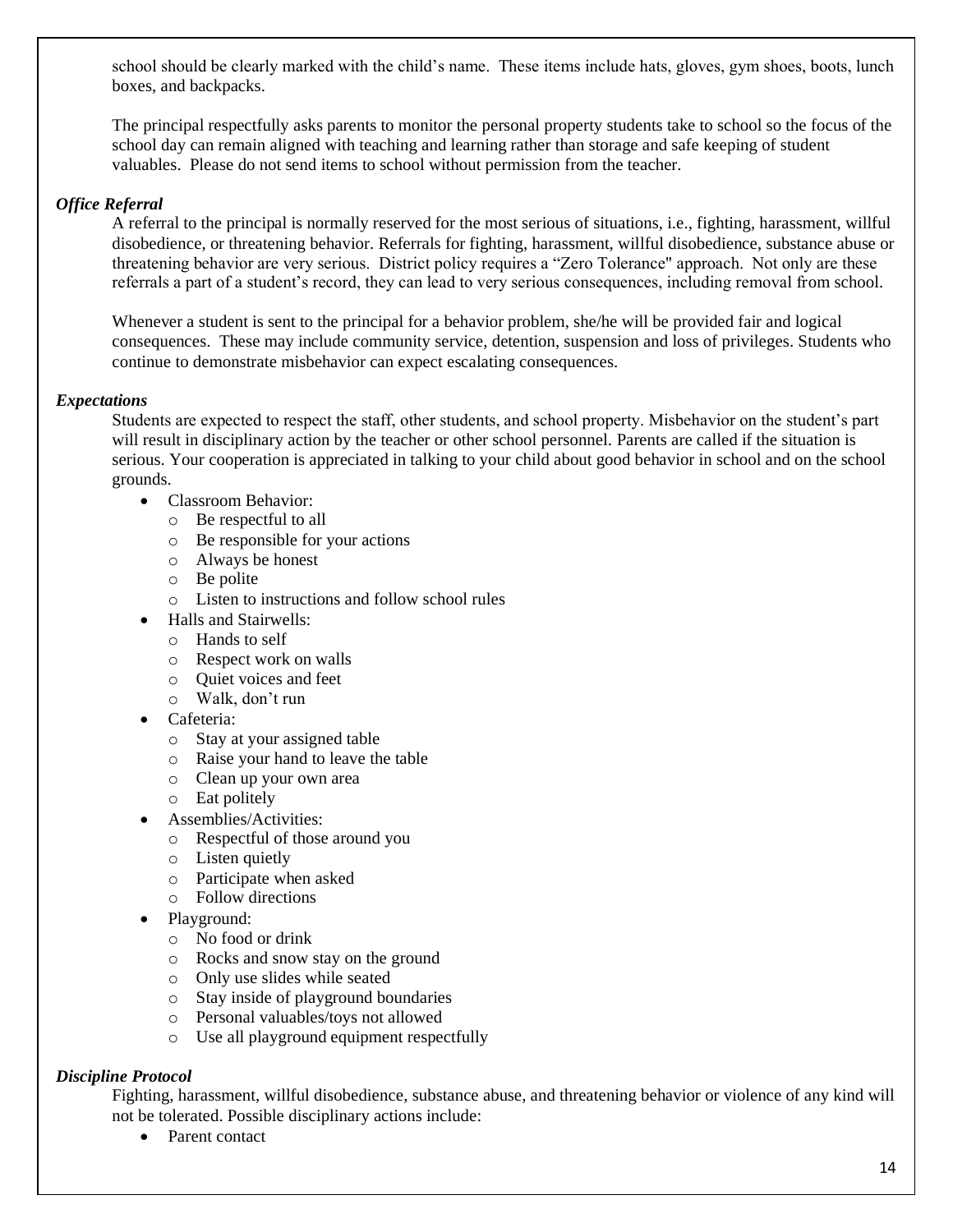- Loss of privileges
- In-school suspension
- Out-of-school suspension
- Other fair and logical consequences

## *Suspension/Expulsion*

## (Pursuant to KIBSD Board of Education Policy 5144.1)

The Superintendent or principal may impose suspension when other means of correction fail to bring about proper conduct or for serious misconduct.

The Board may expel a student for severe or prolonged breaches of discipline. Except for single acts of a grave nature, expulsion is usually used only when there is a history of misconduct, when other forms of discipline, including suspension, have failed to bring about proper conduct, or when the student's presence causes a continuing danger to other students.

Suspended or expelled students shall be excluded from all school-related extracurricular activities during the suspension or expulsion.

The Board shall provide for the fair treatment of students facing suspension and expulsion by affording them their due process rights under the law. The Superintendent or designee shall specify procedures for notices and appeals.

## *Kelso's Choice*s

Conflict or disagreement is normal and often happens when children get together. However, hurtful words, gestures, or physical attack are unacceptable ways to deal with conflict and disagreement at school.

At KIBSD the Kelso's Choices program gives all students and staff a common vocabulary and method of conflict resolution.

Our goal is to teach students several positive ways to deal with difficult situations. To do this, we are asking students who have minor problems to try at least two of the following ideas: **Go to another game -- Share and take turns -- Talk it out. -- Walk away. -- Ignore it -- Tell them to stop -- Apologize - Make a deal -- Wait and cool off**



This process can be done before asking for adult help.

When a child goes to a staff member he or she is often asked, "What Kelso choices have you already tried?" If two choices are tried and the conflict still exists the staff member gets involved and helps solve the problem using our playground discipline plan. If there is a "big problem" the students know to tell a staff member immediately.

By using this plan, we believe that our students will develop effective problem-solving skills that they can use again and again. It will help them to deal with conflict in a positive manner and to make appropriate decisions. Knowing what to do will help students reduce the stress and number of conflicts they have at school and in their neighborhood.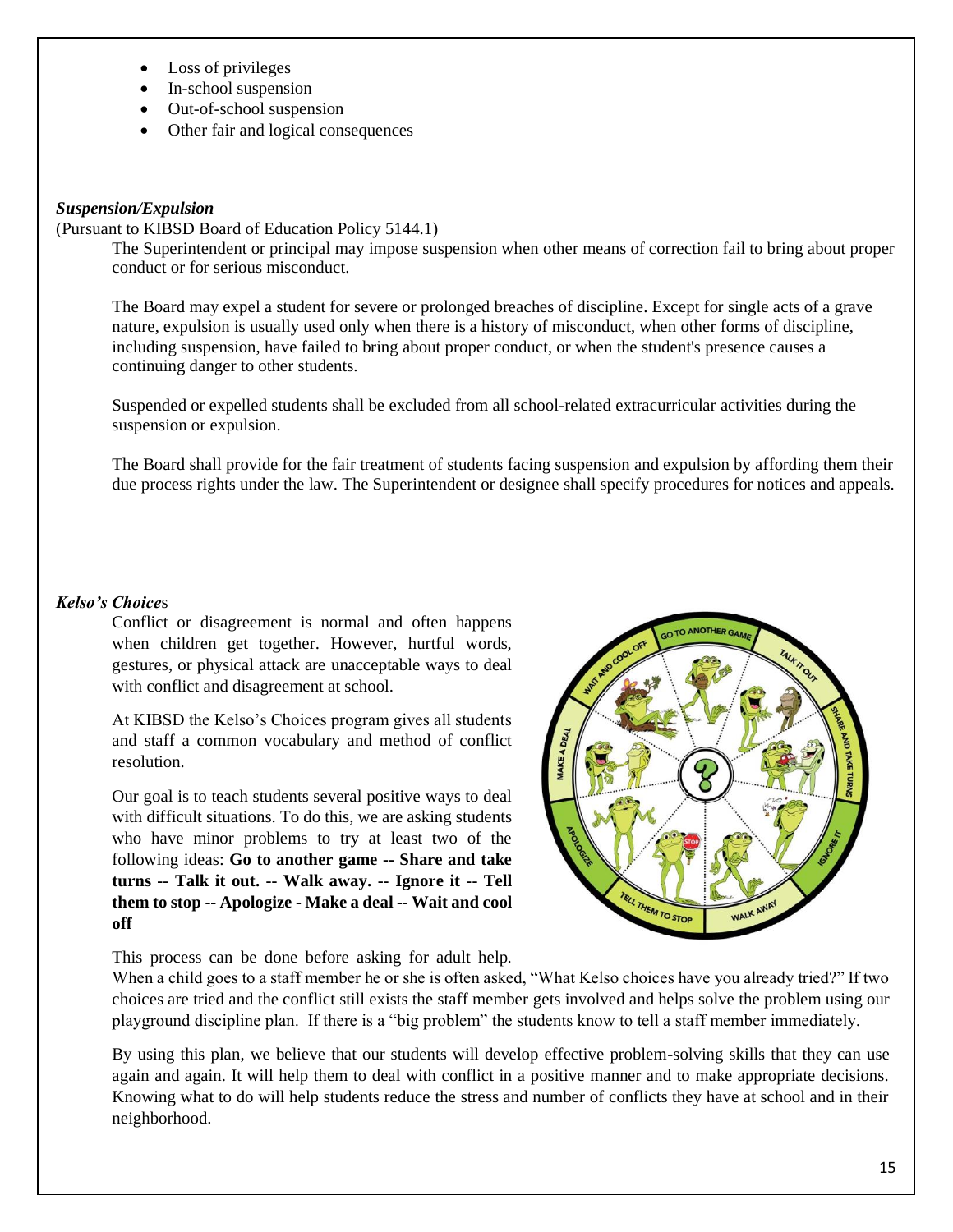We encourage you to become familiar with this program and use it in your home. By working together, we can develop a healthy life skill for young people to use at home and at school. The mascot for this program is a green frog named Kelso.

#### **Drills and Emergency Planning**

## *Emergency Procedures*

Students have been instructed in the appropriate safety procedures should a natural disaster, such as an earthquake, tsunami or some other kind of emergency occur during the school day. Earthquake, Tsunami, Fire and Safety drills are practiced on a regular basis. Please discuss and question your child about these safety steps.

## *Earthquake Drills*

## (Pursuant to KIBSD Board of Education Policy 5114)

Earthquake procedures were developed to ensure that children are as safe as they can be during an earthquake/tsunami and to facilitate parent help in time of emergency. Students and staff practice earthquake drills on a regular basis. During an earthquake drill or a real earthquake students are directed to "Drop-Cover-Hold on." Children and staff are expected to:

- move under a desk, table or heavy furniture;
- turn away from windows;
- assume a position where the head is protected by their arms;
- stay in this position until directed to move.

Students in the gym, library, hall and commons areas are also given instruction regarding safe behavior. Following the earthquake, the staff may direct students to evacuate the building. Once the building is evacuated, students will not reenter it until the school has been checked for safety. Any visiting adults/parents on campus during exercise of Emergency Evacuation Drills will be expected to follow procedures as instructed by school personnel.

## *Fire Drills*

## (Pursuant to KIBSD Board of Education Policy 5114)

Students are required to leave the building immediately when the alarm sounds and exit to a specific location clear of the school building. If parents are in the building during an alarm, they are asked to exit with the students. In a real fire emergency, students will be transferred to their safe evacuation location.

## *Lockout, Lockdown, Evacuate & Shelter Drills*

#### (Pursuant to KIBSD Board of Education Policy 5114)

Drills are held periodically through the year to train teachers and staff to respond to unanticipated problems that may require an increased level of safety and security. During any kind of emergency, the first priority is to ensure that children are safe, comfortable and feeling secure. During a safety drill the following procedures apply:

- Students will sit quietly and listen to instructions from their teacher.
- Students will remain in their classroom until office staff calls off the drill.

**Lockout Drill** – Secure the perimeter

- Bring students inside, take roll
- Business as usual inside the school
- **Lockdown Drill**  Locks, lights, out of sight
	- Lock classroom doors
	- Turn out lights
	- Hide from view
	- Remain silent
	- Wait for responder to open door

**Evacuate** – To location as instructed

• Lead students to location, take roll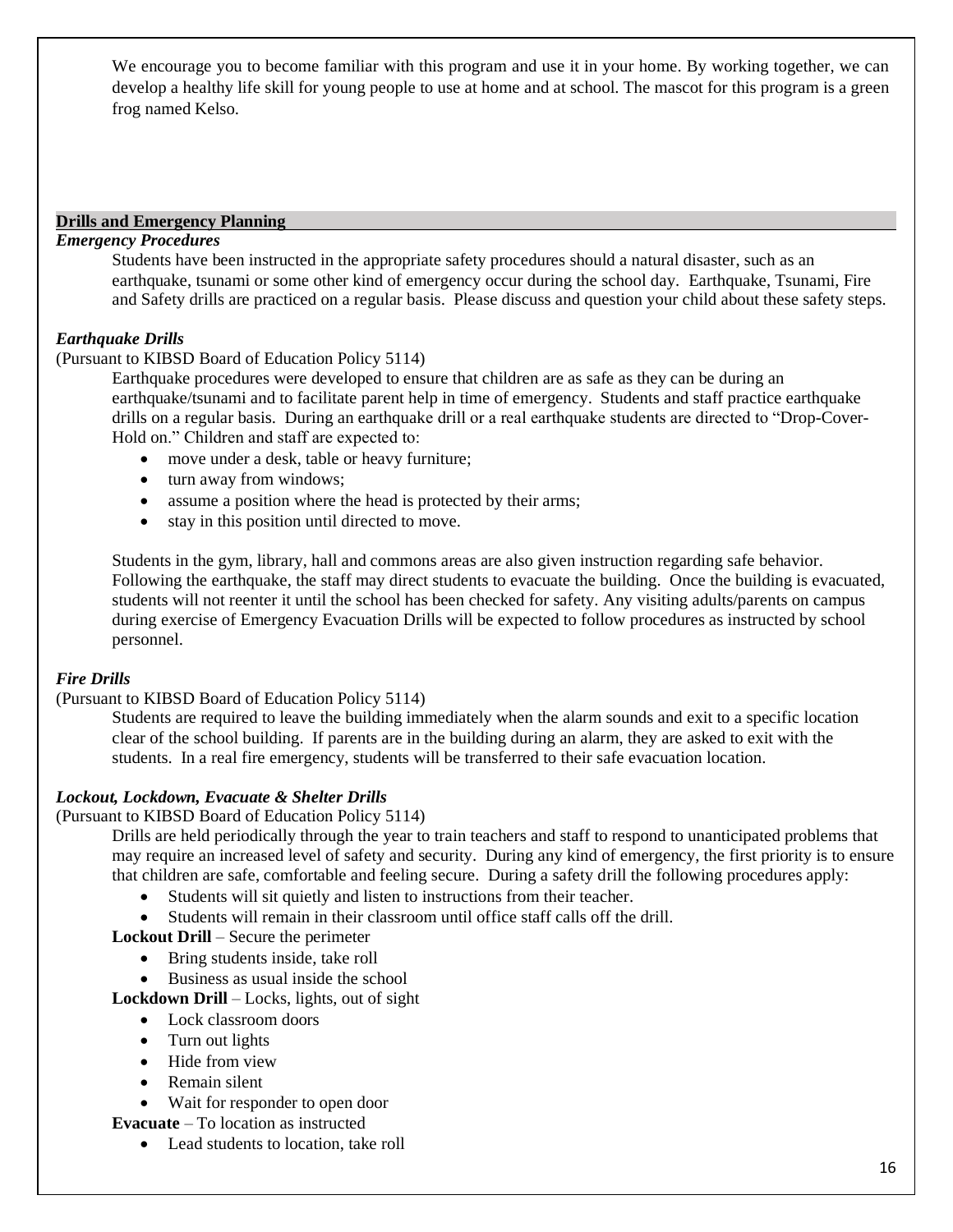- Notify if missing, extra or injured students
- **Shelter** For existing hazard
	- Earthquake: Go to shelter area and/or "duck and cover"
	- Haz-Mat: Close doors and windows, turn off ventilation

## *Tsunami Alerts*

## (Pursuant to KIBSD Board of Education Policy 5114)

If a tsunami has been generated, all low-lying areas must be evacuated immediately. A warning signal will be broadcast ordering the evacuation. There are two different alarms. The "Warning Signal" is a steady siren for one minute followed by three minutes of silence, repeated five times. The "Evacuation Signal" is sounded thirty minutes prior to the estimated wave arrival. The signal is identified as a rising and falling siren for thirty seconds followed by thirty seconds of silence and repeated continuously. It requires immediate evacuation of low-lying areas to pre-designated areas.

Students are safe from tsunamis while at East Elementary, Main Elementary, and North Star Elementary. **Students at Peterson Elementary will follow building-specific Tsunami Procedures.** During any kind of school emergency, we depend on and appreciate any volunteer help. If you are available to assist us, please come to the office and ask where your help is needed. We will be glad to direct your services to an area of need.

If a Tsunami Alert is called, the following apply:

- Students will not be released from school until the alert is called off. If an alert occurs during a school release time, the busses will be held up until the alert is called off. Students who normally walk will not be allowed to leave the school until we have been officially notified that the alert has been called off.
- Only parents or individuals listed on the Tsunami Release Form may pick up their children. A phone call to release a student to an individual who is not on the Tsunami Release Form may not be honored. Please review the Tsunami Release Form in the office if you are not sure who you have listed as eligible to pick up your child. This procedure ensures that all students can be accounted for during an emergency.
- Parents who come to school to pick up their child must stop at the office when entering the building and sign the child out of the building. Staff members will then go to the class and bring your child to the office. This avoids confusion for teachers and maximizes student safety.
- School staff will hold and take care of your child until you come to get them, regardless of the time. If you cannot come and get your child, know that they will be well taken care of at the school.

## *One Call Communication*

It is common, in an event of an emergency, that your child's school or the Office of the Superintendent will place an automated call or email to all parents/guardians. **Please make sure that your contact information is updated in PowerSchool so that you are receiving all pertinent information.**

## **District Information**

## *Child Abuse Reporting*

(Pursuant to KIBSD Board of Education Policies 5141.41 & 5141.4)

School employees **are required by law** to report to OCS within twenty-four hours any reasonable cause to suspect that a child has suffered harm as a result of abuse or neglect. Abuse and neglect is defined as physical injury, failure to care for a child, sexual abuse, or emotional abuse. Teachers generally take their concerns to the Principal and he/she places the call, however, this action does not excuse teachers or any staff member from their legal obligation to report such concerns.

## *Drug and Alcohol Policy*

## (Pursuant to KIBSD Board of Education Policies 5131.6, 5145.12 & 5131.10)

The School Board prohibits the actual or attempted sale, distribution, use, or possession by a student of alcohol, marijuana, prohibited drugs or inhalants, drug paraphernalia, substances that are designed to look or act like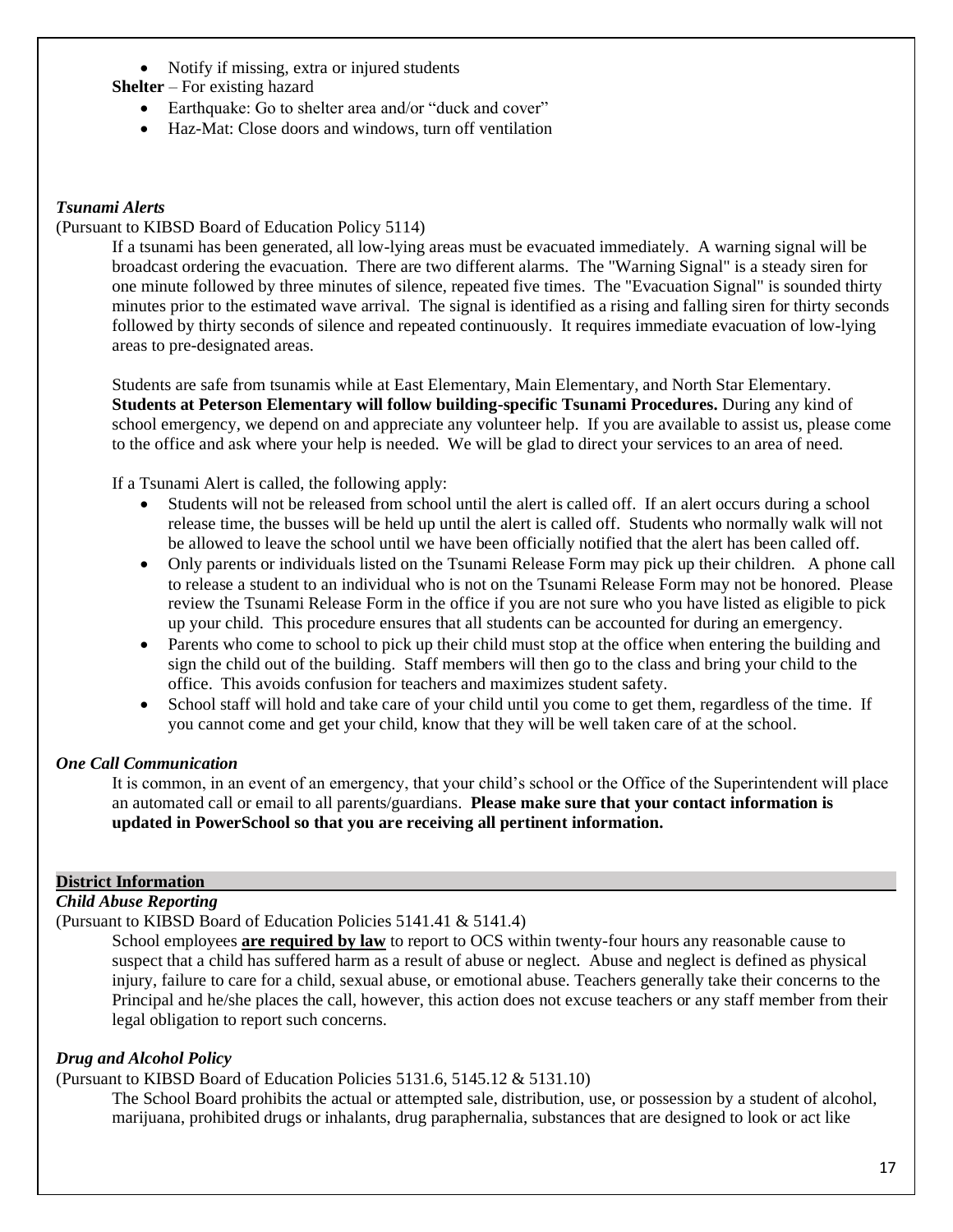prohibited drugs or alcohol, marijuana or substances purported to be prohibited drugs, alcohol or marijuana. Prohibited drugs are defined as:

- Drugs that are illegal under any local, state, or federal law; or any drug that can be legally obtained but which has been obtained through illegal means.
- Alternatives to illegal drugs such as designer or synthetic drugs, whether or not prohibited by law, which are purported to, designed to, or which do impair, restrict, or alter normal cognitive function when absorbed, ingested, injected, or inhaled.
- Prescription drugs that are not legally obtained or prescribed, are not being used for the prescribed purpose, are being used in excess of the prescribed amount, are being used by other than the person to whom prescribed, or are being sold, traded or distributed.

## *McKinney-Vento Homeless Education Act*

(Pursuant to KIBSD Board of Education Policy 5112.6)

If your family lives in any of the following situations, then your preschool-aged and school-aged children have certain rights or protections, including educational support, assistance with school supplies, free breakfast/lunch, and transportation assistance.

- In a shelter, motel, vehicle or campground
- On the street
- In an abandoned building, trailer, or other inadequate accommodations, or
- Doubled up with friends or relatives because you cannot find or afford housing

For further information, contact the District Homeless Liaison, at 486-7550; the State Homeless Coordinator, at 907-465-8704; or the National Center for Homeless Education at 800-308-2145.

## *Notice of Non-discrimination, Harassment, Intimidation and Bullying*

(Pursuant to KIBSD Board of Education Policies 0410, 5145.3 & 5145.7)

District programs and activities shall be free from discrimination with respect to sex, race, color, religion, national origin, ethnic group, marital or parental status, and physical or mental disability. The School Board shall ensure equal opportunities for all students in admission and access to academic courses, guidance and counseling programs, athletic programs, testing procedures, vocational education and other activities. Separate arrangements may be made for students according to sex during sex education programs and physical education activities involving bodily contact. School staff and volunteers must be especially careful to guard against inadvertent sex discrimination and stereotyping in instruction, guidance and supervision.

## *Tobacco Policy*

## (Pursuant to KIBSD Board of Education Policy 5131.62)

Tobacco use presents a health hazard with serious consequences both for tobacco users and non-users alike. Students shall not be allowed to smoke, vape, chew or possess tobacco, nicotine or electronic smoking products on school property or during school hours, at school-sponsored events, or under the supervision of District employees.

## *Weapons and Dangerous Instruments Policy*

(Pursuant to KIBSD Board of Education Policy 5131.7)

Students shall not bring to, possess, or use deadly weapons, firearms, dangerous instruments, or their replicas in school buildings, on school grounds or District-provided transportation, or at any school-related or school sponsored activity away from school, unless written permission has been previously obtained from the Superintendent or designee specifically authorizing that possession or use.

## *Title I*

(Pursuant to KIBSD Board of Education Policy 6171)

East, Main, and North Star Elementary are Title I schools, and your child may be eligible to receive intervention services. You should receive a parent school compact and notification about the programs available. Additionally, you have the option to participate on a Title I parent advisory committee. Please contact the school principal if you are interested in participating on the committee.

## *Migrant Ed*